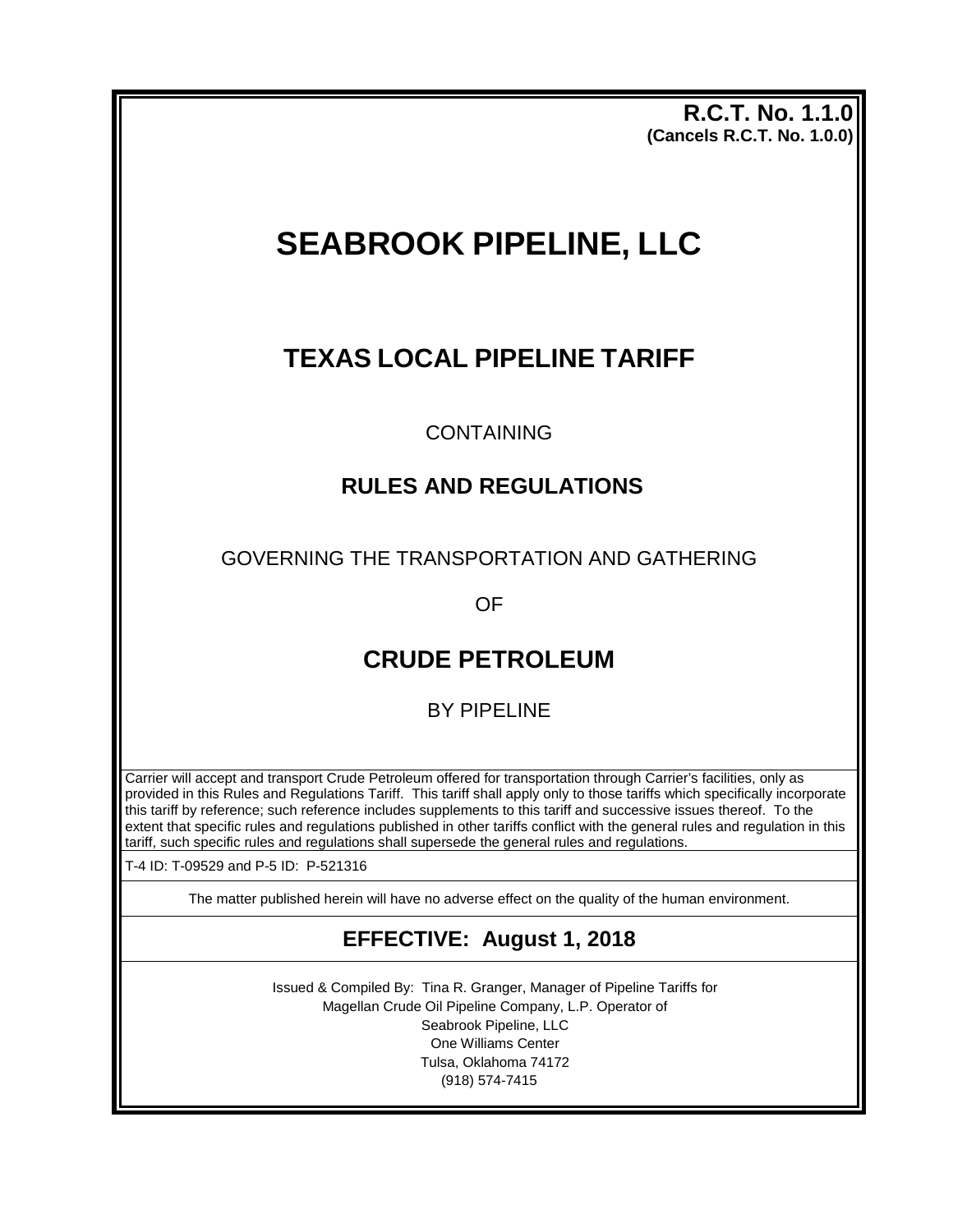#### **General Application**

Rules and regulations published herein apply only under tariffs which make specific reference by number to this tariff; such reference will include supplements hereto and successive issues hereof**.**

Crude petroleum will be transported through carrier's facilities only as provided in this rules and regulations tariff, except that specific rules and regulations published in individual tariffs will take precedence over rules and regulations published herein.

#### **Special Application**

The rules and regulations in Section I of this tariff will apply under tariffs made subject to the rules and regulations of the Railroad Commission of Texas as published in this tariff. The rules and regulations in Section I and II of this tariff will apply under local tariffs.

#### **Application of Rates From Intermediate Points**

From any point named in tariffs making reference to this tariff which is intermediate to a point from which rates are published, through such unnamed point, apply from such unnamed point the rate from the next more distant point.

#### **SECTION I Rules and Regulations of Railroad Commission of Texas Rule §3.71, Pipeline Tariffs**

#### **1. ALL MARKETABLE OIL TO BE RECEIVED FOR TRANSPORATION**

By the term "marketable oil" is meant any crude petroleum adapted for refining or fuel purposes, properly settled and containing not more than two percent (2.0%) of basic sediment, water, or other impurities above a point six (6) inches below the pipeline connection with the tank. Pipelines shall receive for transportation all such "marketable oil" tendered; but no pipeline shall be required to receive for shipment from any one person an amount exceeding three thousand (3,000) barrels of petroleum in any one day; and, if the oil tendered for transportation differs materially in character from that usually produced in the field and being transported there from by the pipeline, then it shall be transported under such terms as the shipper and the owner of the pipeline may agree or the commission may require.

#### **2. BASIC SEDIMENT, HOW DETERMINED – TEMPERATURE**

In determining the amount of sediment, water or other impurities, a pipeline is authorized to make a test of the oil offered for transportation from an average sample from each such tank, by the use of centrifugal machine, or by the use of any other appliance agreed upon by the pipeline and the shipper. The same method of ascertaining the amount of the sediment, water, or other impurities shall be used in the delivery as in the receipt of oil. A pipeline shall not be required to receive for transportation, nor shall consignee be required to accept as a delivery, any oil of a higher temperature than 90 degrees Fahrenheit, except that during the summer oil shall be received at any atmospheric temperature, and may be delivered at like temperature. Consignee shall have the same right to test the oil upon delivery at destination that the pipeline has to test before receiving from the shipper**.**

#### **3. "BARREL" DEFINED**

For the purpose of these sections, a "barrel" of crude petroleum is declared to be forty-two (42) gallons of 231 cubic inches per gallon at 60 degrees Fahrenheit.

#### **4. OIL INVOLVED IN LITIGATION, ETC – INDEMNITY AGAINST LOSS**

When any oil offered for transportation is involved in litigation, or the ownership is in dispute, or when the oil appears to be encumbered by lien or charge of any kind, the pipeline may require of shippers an indemnity bond to protect it against all loss.

#### **5. STORAGE**

Each pipeline shall provide, without additional charge, sufficient storage, such as is incident and necessary to the transportation of oil, including storage at destination or so near thereto as to be available for prompt delivery to destination point, for five days from the date of order of delivery at destination.

#### **6. IDENTITY AND MAINTENANCE OF OIL**

A pipeline may deliver to consignee, either the identical oil received for transportation, subject to such consequences of mixing with other oil as are incident to the usual pipeline transportation, or it may make delivery from its common stock at destination; provided, if this last be done, the delivery shall be of substantially like kind and market value.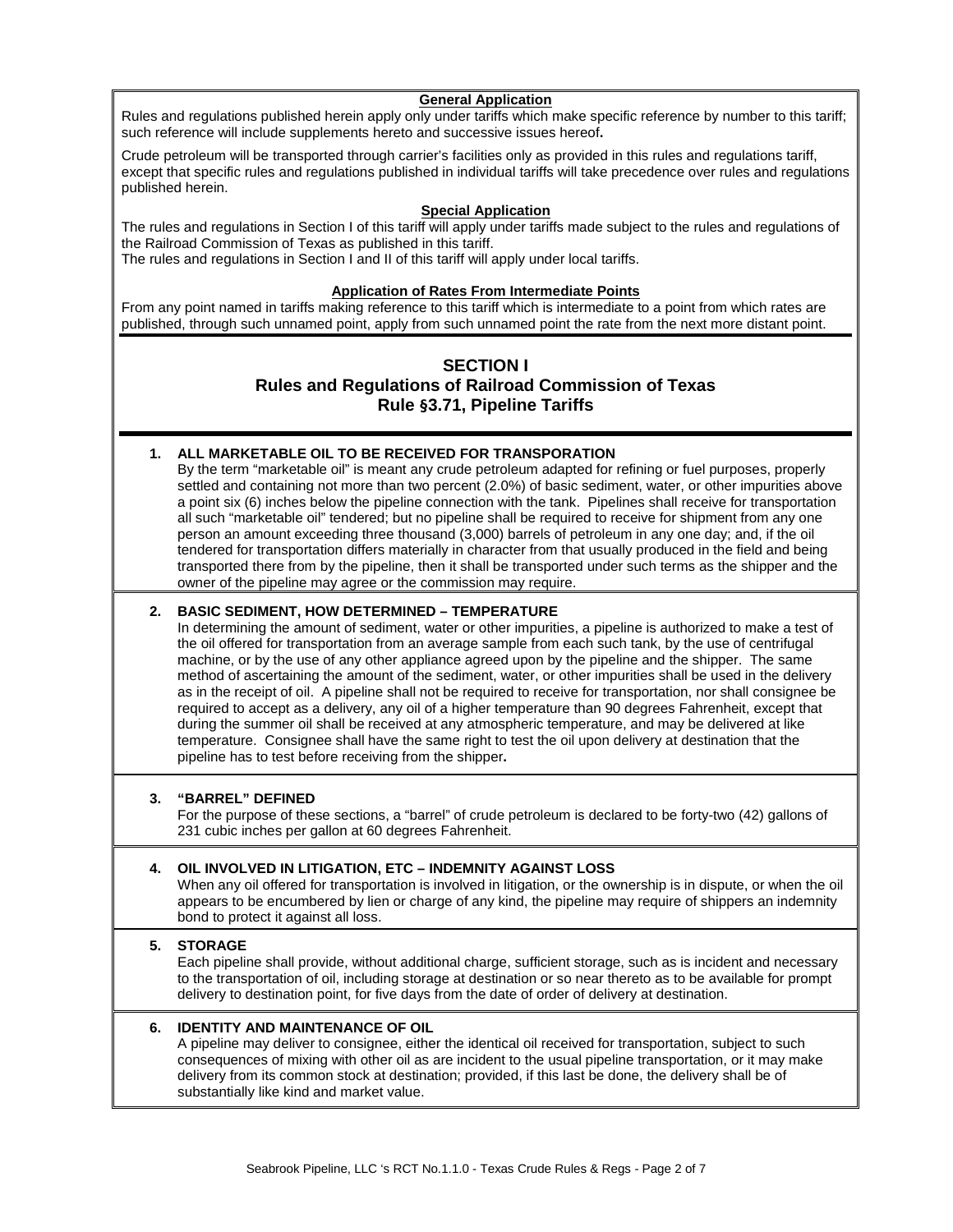| 7. | <b>MINIMUM QUANTITY TO BE RECEIVED</b><br>A pipeline shall not be required to receive less than one tank car-load of oil when oil is offered for loading<br>into tank cars at destination of the pipeline. When oil is offered for transportation for other than tank car<br>delivery, a pipeline shall not be required to receive less than five hundred (500) barrels.                                                                                                                                                                                                                                                                                                                                                                                                                                                                                                                                                                                                                                                                                                                                                                             |
|----|------------------------------------------------------------------------------------------------------------------------------------------------------------------------------------------------------------------------------------------------------------------------------------------------------------------------------------------------------------------------------------------------------------------------------------------------------------------------------------------------------------------------------------------------------------------------------------------------------------------------------------------------------------------------------------------------------------------------------------------------------------------------------------------------------------------------------------------------------------------------------------------------------------------------------------------------------------------------------------------------------------------------------------------------------------------------------------------------------------------------------------------------------|
| 8. | <b>GATHERING CHARGES</b><br>Tariffs to be filed by a pipeline shall specify separately the charges for gathering of the oil, for transportation<br>and for delivery.                                                                                                                                                                                                                                                                                                                                                                                                                                                                                                                                                                                                                                                                                                                                                                                                                                                                                                                                                                                 |
| 9. | <b>MEASURING, TESTING AND DEDUCTIONS</b><br>(A) Except as provided in subparagraph (B) of this paragraph, all crude oil tendered to a pipeline shall<br>be gauged and tested by a representative of the pipeline prior to its receipt by the pipeline. The<br>shipper may be present or represented at the gauging or testing. Quantities shall be computed<br>from correctly compiled tank tables showing 100% of the full capacity of the tanks.<br>(B) As an alternative to the method of measurement provided in subparagraph (A) of this paragraph,<br>crude oil and condensate may be measured and tested, before transfer of custody to the initial<br>transporter, by:<br>lease automatic custody transfer (LACT) equipment, provided such equipment is installed<br>(i)<br>and operated in accordance with the latest revision of the American Petroleum Institute<br>(API) Manual of Petroleum Measurement Standards, Chapter 6.1, or;<br>(ii) any devise or method, approved by the commission or its delegate, which yields accurate                                                                                                     |
|    | measurements of crude oil or condensate.<br>(C) Adjustments to the quantities determined by the methods described in subparagraphs (A) or (B) of<br>this paragraph shall be made for temperature from the nearest whole number degree to the basis<br>of 60 degrees Fahrenheit and to the nearest 5/10 API degree gravity in accordance with the volume<br>correction Tables 5A and 6A contained in API Standard 2540, American Society for Testing<br>Materials 01250, Institute of Petroleum 200, first edition, August 1980. A pipeline may deduct the<br>basic sediment, water, and other impurities as shown by the centrifugal or other test agreed upon<br>by the shipper and pipeline; and 1.0% for evaporation and loss during transportation. The net<br>balance shall be the quantity deliverable by the pipeline. In allowing the deductions, it is not the<br>intention of the commission to affect any tax or royalty obligations imposed by the laws of Texas on<br>any producer or shipper of crude oil.<br>(D) A transfer of custody of crude between transporters is subject to measurement as agreed upon by<br>the transporters. |
|    | 10. DELIVERY AND DEMURRAGE<br>Each pipeline shall transport oil with reasonable diligence, considering the quality of the oil, the distance of<br>transportation, and other material elements, but at any time after receipt of a consignment of oil, upon<br>twenty-four (24) hours notice to the consignee, may offer oil for delivery from its common stock at the point<br>of destination, conformable to Item No. 6 of this section, at a rate not exceeding ten thousand (10,000)<br>barrels per day of twenty-four (24) hours. Computation of time of storage (as provided for in Item No. 5 of<br>this section) shall begin at the expiration of such notice. At the expiration of the time allowed in Item No. 5 of<br>this section for storage at destination, a pipeline may assess a demurrage charge on oil offered for delivery<br>and remaining undelivered, at a rate for the first ten (10) days of one-tenth of one cent (\$0.001) per barrel;<br>and thereafter at a rate of three-fourths of one cent (\$0.0075) per barrel, for each day of twenty-four (24)<br>hours or fractional part thereof.                               |
|    | 11. UNPAID CHARGES, LIEN FOR AND SALE TO COVER<br>A pipeline shall have a lien on all oil to cover charges for transportation, including demurrage, and it may<br>withhold delivery of oil until the charges are paid. If the charges shall remain unpaid for more than five (5)<br>days after notice of readiness to delivery, the pipeline may sell the oil at public auction at the general office<br>of the pipeline on any day not a legal holiday. The date for the sale shall be not less than forty-eight (48)<br>hours after publication of notice in a daily newspaper of general circulation published in the city where the<br>general office of the pipeline is located. The notice shall give the time and place of the sale, and the quantity<br>of the oil to be sold. From the proceeds of the sale, the pipeline may deduct all charges lawfully accruing,<br>including demurrage, and all expenses of the sale. The net balance shall be paid to the person lawfully<br>entitled thereto.                                                                                                                                         |
|    | <b>12. NOTICE OF CLAIM</b><br>Notice of claim for loss, damage or delay in connection with the shipment of oil must be made in writing to<br>the pipeline within ninety-one (91) days after, the damage, loss, or delay occurred. If the claim is for failure<br>to make delivery, the claim must be made within ninety-one (91) days after a reasonable time for delivery<br>has elapsed.                                                                                                                                                                                                                                                                                                                                                                                                                                                                                                                                                                                                                                                                                                                                                           |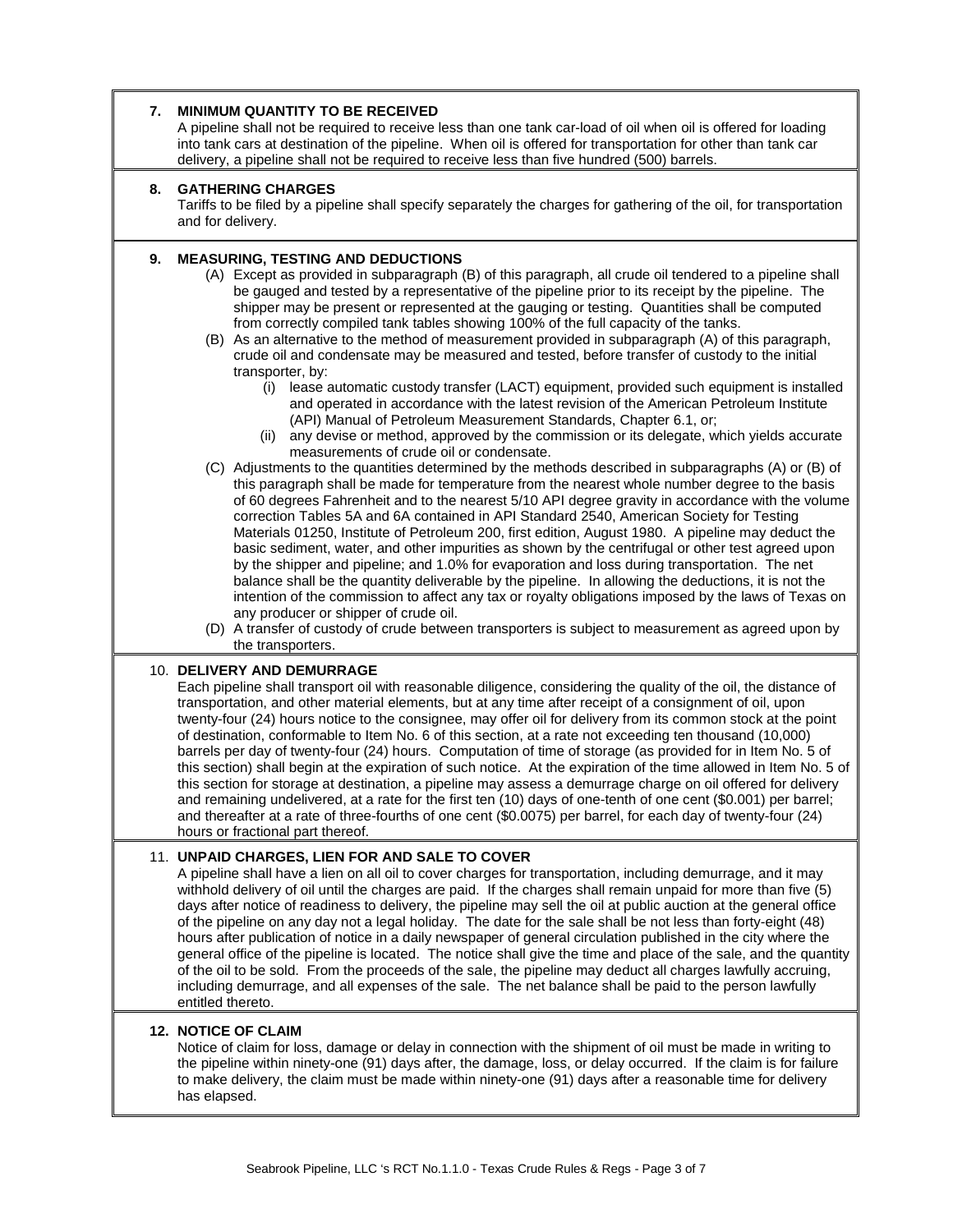#### **13. TELEPHONE – TELEGRAPH LINE – SHIPPER TO USE**

If a pipeline maintains a private telegraph or telephone line, a shipper may use it without extra charge, for messages incident to shipments. However, a pipeline shall not be held liable for failure to deliver any messages away from its office or for delay in transmission or for interruption of service.

#### **14. CONTRACTS OF TRANSPORTATION**

When a consignment of oil is accepted, the pipeline shall give the shipper a run ticket, and shall give the shipper a statement that shows the amount of oil received for transportation, the points of the origin and destination, corrections made for temperature, deductions made for impurities, and the rate for such transportation.

#### **15. SHIPPER'S TANKS, ETC. - INSPECTION**

When a shipment of oil has been offered for transportation, the pipeline shall have the right to go upon the premises where the oil is produced or stored, and have access to any and all tanks or storage receptacles for the purpose of making any examination, inspection, or test authorized by this section.

#### **16. OFFERS IN EXCESS OF FACILITIES**

If oil is offered to any pipeline for transportation in excess of the amount that can be immediately transported, the transportation furnished by the pipeline shall be apportioned among all shippers in proportion to the amounts offered by each; but no offer for transportation shall be considered beyond the amount which the person requesting the shipment then has ready for shipment by the pipeline. The pipeline shall be considered as a shipper of oil produced or purchased by itself and held for shipment through its line, and its oil shall be entitled to participate in such apportionment.

#### **17. INTERCHANGE OF TONNAGE**

Pipelines shall provide the necessary connections and facilities for the exchange of tonnage at every locality reached by two or more pipelines, when the Commission finds that a necessity exists for connection, and under such regulations as said Commission may determine in each case.

#### 18. **RECEIPT AND DELIVERY – FOR NECESSARY FACILITIES**

Each pipeline shall install and maintain facilities for the receipt and delivery of marketable crude petroleum of shippers at any point on its line if the Commission finds that a necessity exists therefore and under regulations by the Commission.

#### 19. **REPORTS OF LOSS FROM FIRES, LIGHTNING AND LEAKAGE**

- (A) Each pipeline shall immediately notify the commission district office, electronically or by telephone, of each fire that occurs at any oil tank owned or controlled by the pipeline, or of any tank struck by lightning. Each pipeline shall in like manner report each break or leak in any of its tanks or pipelines from which more than five (5) barrels escapes. Each pipeline file the required information with the commission in accordance with the appropriate commission form within thirty (30) days from the date of the spill or leak
- (B) No risk of fire, storm, flood, or act of God, and no risk resulting from riots, insurrection, rebellion, war or act of the public enemy, or from quarantine or authority of law or any order, requisition or necessity of the government of the United States in time of war, shall be borne by a pipeline, nor shall any liability accrue to it from any damage thereby occasioned. If loss of any crude oil from any such causes occurs after the oil has been received for transportation, and before it has been delivered to the consignee, the shipper shall bear a loss in such proportion as the amount of his shipment is to all of the oil held in transportation by the pipeline at the time of such loss, and the shipper shall be entitled to have delivered only such portion of his shipment as may remain after a deduction of his due proportion of such loss, but in such event the shipper shall be required to pay charges only on the quantity of oil delivered. This Item No. 19 shall not apply if the loss occurs because of negligence of the pipeline.
- (C) Common carrier pipelines shall mail (return receipt requested) or hand deliver to landowners (persons who have legal title to the property in question) and residents (persons whose mailing address is the property in question) of land upon which a spill or leak has occurred, all spill or leak reports required by the commission for that particular spill or leak within thirty (30) days of filing the required reports with the commission. Registration with the commission by landowners and resident for the purpose of receiving spill or leak reports shall be required every five years, with the renewal registration starting January 1, 1999. If a landowner or resident is not registered with the commission, the common carrier is not required to furnish such reports to the resident or landowner.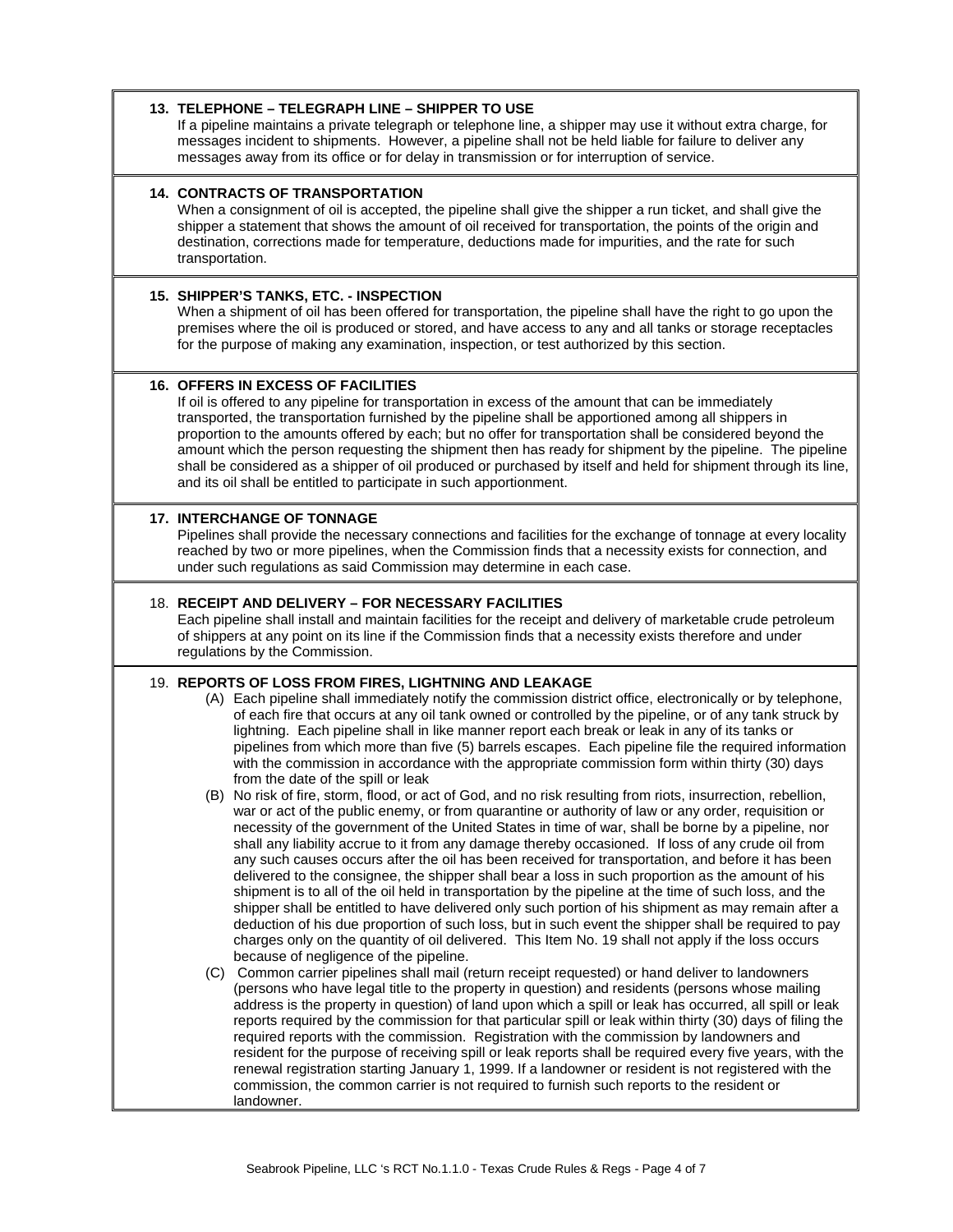#### **SECTION II Supplemental Seabrook Pipeline, LLC Rules and Regulations Governing Crude Petroleum Transportation By Pipeline**

#### **25. CRUDE PETROLEUM DEFINED**

"Crude Petroleum" means either the direct liquid products of oil wells, or a mixture of the direct liquid products of oil wells with the indirect liquid products of oil or gas wells including gasoline and liquefied petroleum gases, as provided in Section 30.

**[N]** "WTI" means West Texas Intermediate Crude Petroleum that: (a) originates from Magellan Crude Oil Pipeline Company, L.P.'s Longhorn Crude system referenced in MCOP's RCT No. 1.0.0 or from Bridgetex Pipeline Company, LLC's Crude system referenced in Bridgetex's RCT No. 1.2.0, including supplements thereto or reissues thereof; and (b) meets the specifications for WTI under the foregoing tariffs

#### **30. MIXTURES**

- (A) The indirect liquid products of oil or gas wells, including gasoline and liquefied petroleum gases, hereinafter referred to as indirect products, will be accepted and transported as a mixture with the direct liquid products of oil wells, hereinafter referred to as direct products, provided the product characteristics of the resulting mixture does not exceed that permitted by carrier's facilities and operating conditions.
- (B) The indirect products portion of the mixture will be accepted for transportation at reception points other than the one at which the direct products portion of the same mixture is received, provided that the consignee and destination are the same and that operating conditions and the carrier's facilities permit the indirect products portion to be mixed with the direct products of the same consignee. The rate to be assessed on each portion of the mixture shall be the rate applicable from the point at which each is received.
- (C) The direct and indirect products will be measured and tested separately and must be shown separately on the tender form.

#### **40. DIVERSION OR RECONSIGNMENT**

Crude petroleum in transport may be diverted without an additional charge to a destination other than originally specified on the tender, or crude petroleum in transport may be reconsigned to another shipper at point of destination only, provided such diversion or reconsignment is made in writing by the tendered shipper prior to delivery at original destination. This will be allowed subject to the rates, rules and regulations applicable from point of origin to point of final destination, upon condition that no out-of-line or backhaul movement will be made.

**45. GAUGING, TESTING AND DEDUCTIONS –** Deviation to Rule 9 whereby, a deduction of one tenth of one percent (0.1%) will be made to cover evaporation, interface losses, and other normal losses during transportation.

**[N]** For shipments to Choate Road Jct., TX each Shipper's over/short position for each crude type will be balanced toward zero.

**[N]** For shipments from Genoa Jct., TX each Shipper's over/short position for each crude type will be balanced toward zero as provided in Carrier's Over/Short Balancing Process dated August 1, 2018, available upon request.

#### **50. MINIMUM SHIPMENTS**

Quantities of Crude Petroleum will be accepted for transportation as a single shipment to destinations applicable herein in amounts of not less than 50,000 barrels. Quantities of less than 50,000 barrels may be accepted for transportation if necessary for proration purposes and operating conditions permit and if such Crude Petroleum is of like quality and characteristics of that currently being transported.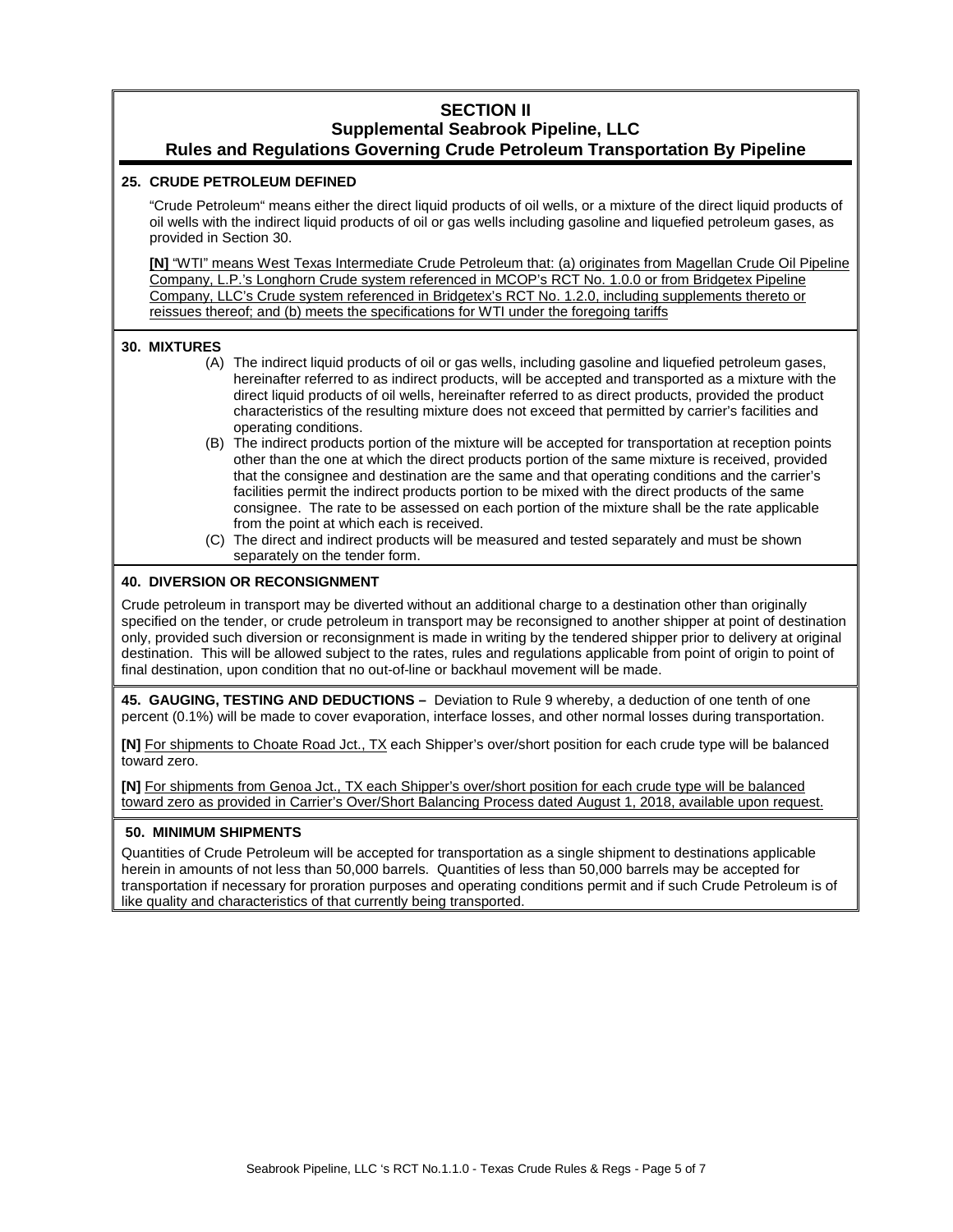#### **70. NOMINATIONS**

Crude Petroleum for shipment through Carrier's pipeline system will be received only on proper notice showing the point at which the Crude Petroleum is to be received, point or points of delivery, Consignee (if any), the product grade and the amount of Crude Petroleum to be transported. The Shipper notice must be submitted via Carrier's nomination system, (COBALT (or successor) system) (or alternate method approved by Carrier) prior to 5:00 p.m. Central time, on the 15th day of the month preceding the month for which the nominations apply. If the fifteenth (15th) day of the month falls on a weekend or holiday, then nominations are due on the last day that is not a weekend or holiday before the fifteenth (15<sup>th</sup>) day.

Upon receipt of nominations from Shippers, Carrier may conduct upstream and downstream verifications in accordance with the terms of the Nomination Verification Procedure set forth below. To the extent that a Shipper's nomination cannot be fully verified in accordance with such terms, as determined by Carrier in its sole discretion, the Shipper's nomination will be reduced by Carrier in accordance with the Nomination Verification Procedure set forth below.

**[N]** Shipper may only nominate Crude Petroleum as "WTI" or "West Texas Intermediate" if such Crude Petroleum meets the definition of WTI as defined under Item 25 herein. Carrier will not be liable for a Shipper's breach of the foregoing provision.

Nomination Verification Procedure:

Upon receipt of each month's nominations, Carrier may verify with each receipt point and delivery point a volume based on the volumes nominated to it (the "Verified Volume").

- 1.) Carrier may request that upstream connecting carriers or facilities verify the Shipper's nomination of volume to Carrier by the close of the first day of the nomination month. The volumes verified will be the Shipper's Verified Volume.
- 2.) With respect to nominations for delivery to a specific connecting carrier or other connecting party, Carrier may contact such party and request verification of each Shipper's volume nominated for delivery to its facility. Downstream connecting carriers and other connecting parties will follow their own procedure for verifying volumes to Carrier. The volumes verified will be the Shipper's Verified Volume.